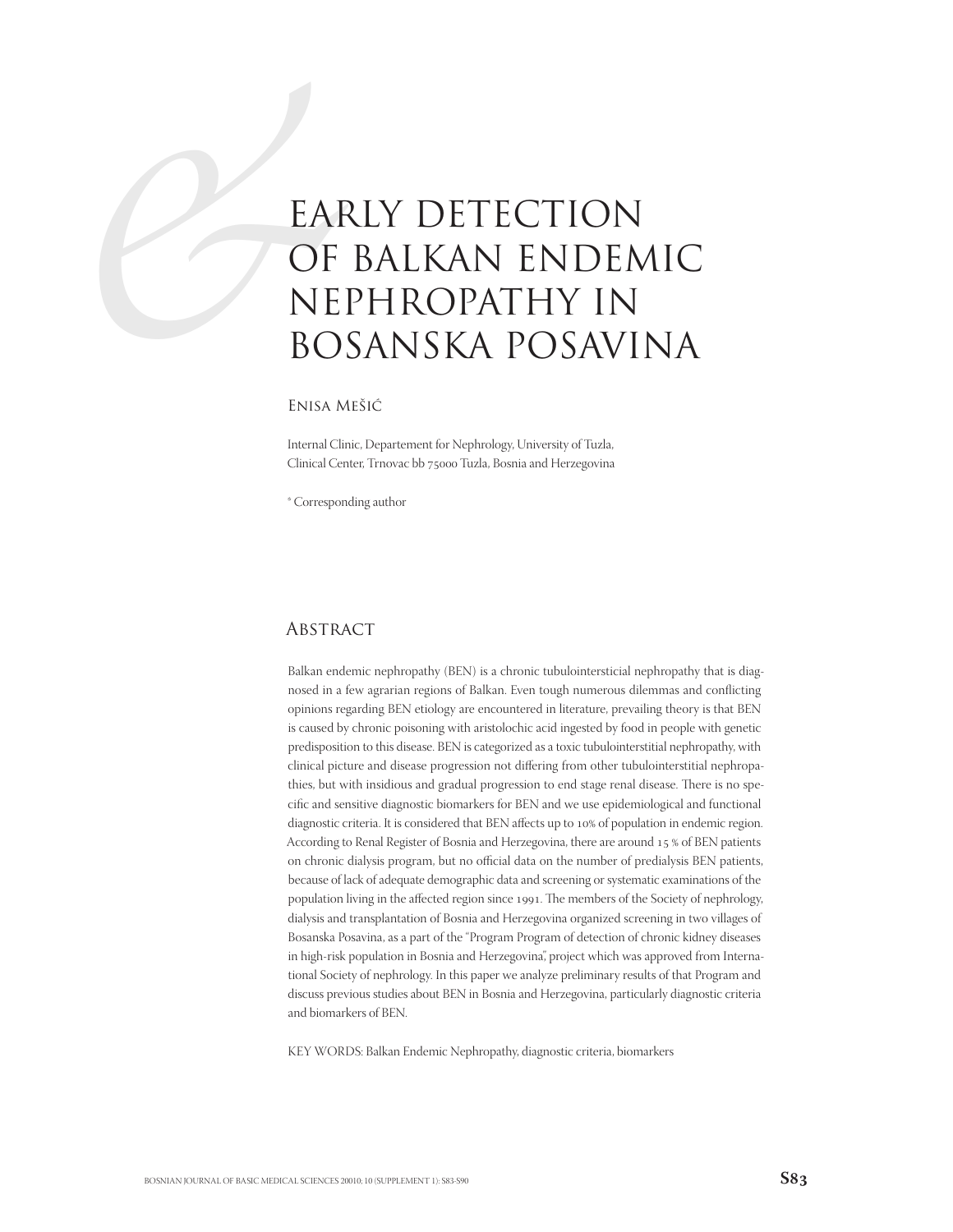# **INTRODUCTION**

Balkan endemic nephropathy (BEN) is a chronic irreversible tubulointersticial nephritis still of unknown etiology that is diagnosed in a few agrarian regions of Balkan (Bosnia and Herzegovina, Bulgaria, Croatia, Romania, Serbia). Majority of endemic villages are located at alluvial valleys of rivers, Danube tributary rivers. There were no significant changes in the geographic characteristics of BEN distribution since the first disease descriptions in 6otees of twentieth century  $(1)$ . The villages that were affected with the disease in the past are still endemic BEN regions, while nonendemic villages, sometimes located in close proximity to them, still have no cases of the disease registered. Today, BEN is usually diagnosed in adult population, between 50 and 70, with slight predominance of female patients. Disease is characterized by frequent occurrence of tumors of renal pelvis and urethers.

BEN affects only village dwellers, farmers, but is not spread in all villages; some endemic villages are only few kilometers away from non-endemic ones. The family character of the disease is described, but the mechanism of inheritance is not fully understood. Often, a few members of one family, precisely of one household, become ill, in one or more generations. In endemic village, there are also many non-endemic households, and they all live in close proximity to endemic families (households). Until now, the disease was not diagnosed in children.

Even tough numerous dilemmas and conflicting opinions regarding BEN etiology are encountered in literature, prevailing theory is that BEN is caused by chronic poisoning with aristolochic acid ingested by food in people with genetic predisposition to this disease. The dA-aristolactam and dG-AL DNA adducts are isolated in renal cortex of BEN patients, but not in patients with other chronic renal diseases (3). Therefore, BEN is categorized as a toxic tubulointerstitial nephropathy, with clinical picture and disease progression not differing from other tubulointerstitial nephropathies  $(1)$ , but with BEN having insidious and gradual progression to end stage renal disease. The thing that makes this disease so mysterious is not primarily the fact that the etiology is still unknown, but its unique epidemiologic characteristics, that is focal nature of its occurrence  $(1,4)$ . It is considered that BEN affects up to 10% of population in endemic region  $(5)$ . According to the estimates, Bosnia and Herzegovina had around 2000 registered BEN patients before 1992 (6). Unfortunately, current

data on the number of inhabitants of Bosanska Posavina affected by BEN is not known, except the data on the number of BEN patients receiving chronic dialysis. Percent of those patients is around  $15%$  and is stable (7).

#### Diagnostic criteria

It is not an easy task to diagnose BEN in early, asymptomatic stage of the disease. Even when decline in renal function exists, the symptoms of the disease are not specific. Diagnosing BEN is not simple even in advanced stages of renal insufficiency, because clinical picture is interpolated by other risk factors like obesity, hypertension, smoking, alcohol consumption, and other renal diseases as well. Until now, no specific biomarker for diagnosis of BEN is found. Pathohystological findings confirm tubulointersticial nephropathy, exclude other possible renal lesions, but have no influence on choice of therapy. Therefore, a renal biopsy is performed in a very limited number of patients with BEN suspicion, for example, in subjects with family burden for BEN who do not live in endemic village, emigrants, immigrants, or in subjects suspected of having some other renal disease despite of present criterion for diagnosis of BEN (overt proteinuria). These are the reasons why today the BEN is diagnosed if certain agreed diagnostic criterions are met and after excluding other possible renal diseases.

Basic criteria for diagnosis of BEN were according to Danilovic (8): working in agriculture in affected regions, positive family history of renal disease, proteinuria (low grade, usually intermittent), low specific gravity of urine, anemia and high blood urea nitrogen. Those were criteria that were, with critical approach and periodical revisions, applied for a few decades, until 2008, when they were replaced by criteria agreed on during The International meeting on diagnostic criteria for BEN, which was held as a part of Croatian Nephrology Congress on Brač, in a form of "Consensus Statement. International Workshop on Screening, Diagnosis, Classification and Treatment of Endemic (Balkan) Nephropathy" (9).

It was agreed that, above all, in diagnosing, defining, and classification of BEN, existing internationally accepted criterion for diagnosis and classification of chronic kidney diseases (CKD) should be used  $(10, 11)$ .

Commission for International Association of Nephrologists for Global Improvement in Nephrology (COM-GAN), in purpose of early detection and prevention of CKD, accepted those recommendations and suggested utilization of MDRD (Modification of Diet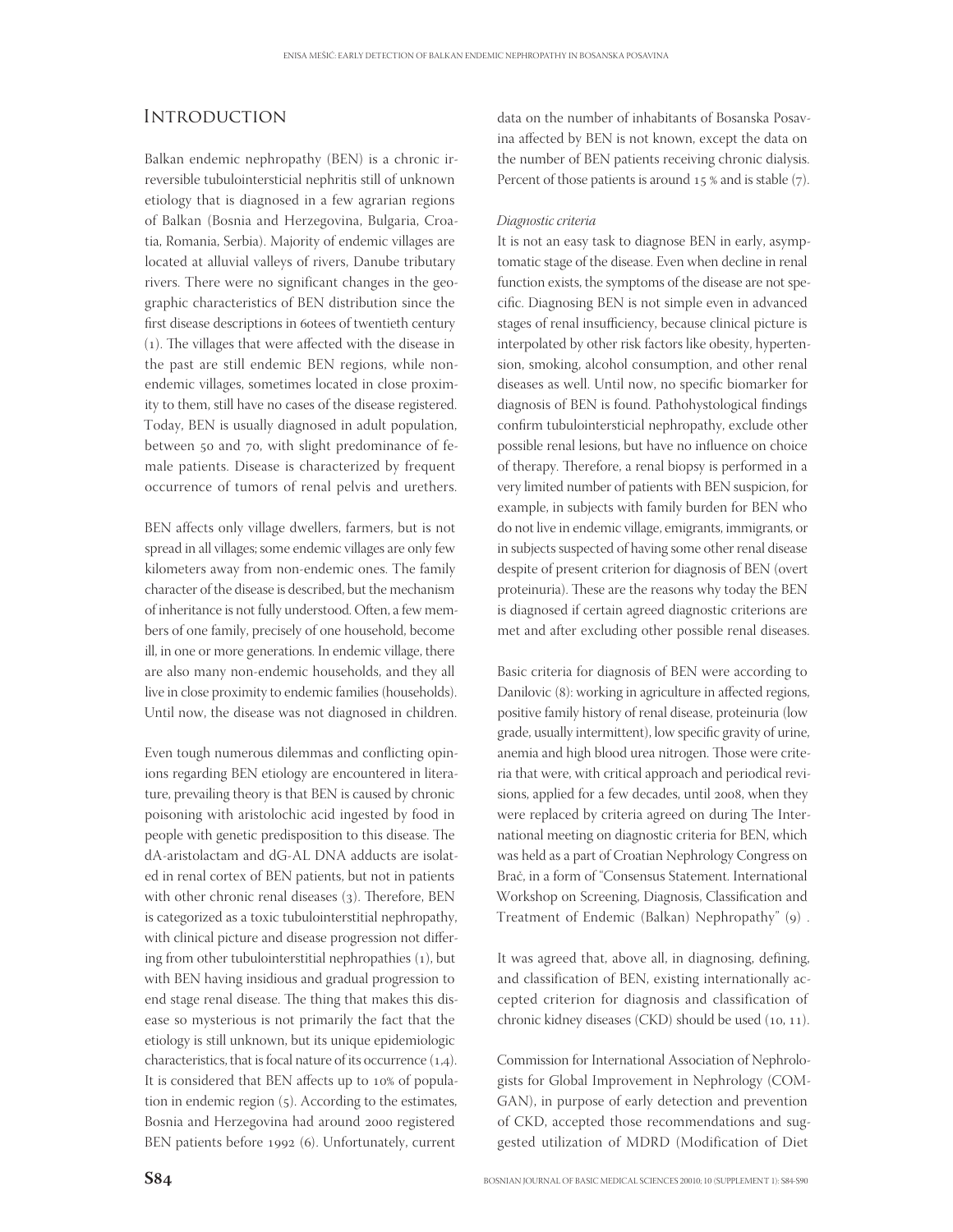in Renal Disease) formula for estimating glomerular filtration rate (GFR)  $(12)$ , with necessity of standardized and calibrated measurement of serum creatinine. Aforementioned Consensus (9) suggests classification of a subject as a BEN positive if next criteria are met: increased tubular proteinuria (alfa microglobulin- $\alpha$ 1MG), positive history for previous renal disease or carcinoma of urothelium, positive family history, that is disease in the household.

Basic screening for BEN assumes getting answers for next questions: weather subject lives in an endemic village for more than 20 years, weather the subject lives in the affected household for more than 15 year, is there a proximal tubular proteinuria  $(\alpha_1 MG)$ , decreased renal function (estimated GFR below expected for given sex and age and/or albumin to creatinine ration in urine above cut off value), urothelial carcinoma, and if subject is treated for any other disease that could cause chronic renal disease. Since frequency of tumors of proximal urinary tract in BEN regions is high, early diagnosis is of great importance. Citological examination of urinary sediment is a simple method used for diagnosing non-papillary and urothelial carcinoma in situ with substantial sensitivity  $(47-97\%)$  in different studies)  $(13,14)$ .

BEN should be out ruled as a possible diagnosis in individuals with CKD of unknown origin or with urothelial carcinoma, but living outside the endemic region, in members of families affected by BEN also living outside an endemic region. However, we should always bear in our mind potential existence of sporadic cases of BEN in non-endemic regions  $(15)$ . BEN should be excluded in individuals with positive history of exposure to nephrotoxic agents, including nonsteroidal antireumatics, plants containing aristolochic acid, lead, cadmium. Usual pathohystological finding in BEN patients is extensive hypocellular interstitial fibrosis in concordance with tubular atrophy  $(16)$ . Therefore, the diagnosis of BEN could be confirmed (or diagnosis of other renal disease excluded) pathohystologicaly, but it is not ethically justified to perform a biopsy to all subjects suspected of having BEN.

Through all these years, different criteria were suggested or added to the accepted diagnostic criteria for BEN, in order to improve diagnosing BEN in its early stages. Among others, there were decreased kidney volume and shorter longitudinal diameter of the kidney found on ultrasonography (according to age, sex, body mass

index, height). Anemia, more profound than expected for given stage of CKD, was considered for a long time as one of the criteria for diagnosing early stages of BEN  $(17, 18)$ . However, in the recent times its role in early diagnosis of BEN is questioned  $(19, 20)$ . Djukanovic et al compared epidemiological, clinical and functional markers in BEN and concluded that proteinuria, concentration urine concentration of  $\alpha$ 1MG and kidney length (volume) were significant predictors of BEN (19).

After screening and other necessary diagnostic procedures, the results could be classified into four groups. The first one consist of those diagnosed with BEN (pathohystological confirmation or living in an endemic village for more than 20 years with tubular proteinuria, lower GFR and anemia or living in an endemic household with tubular proteinuria or living in an endemic village for more than 20 years with tumor of urothelium and tubular proteinuria). The second group consists of subjects suspected for BEN (living in an endemic household for more than 15 years with lower GFR and anemia or living in an endemic village for more than 15 years with tubular proteinuria or living in an endemic village for more than 20 years with tumor of urothelium). The third group consists of subjects with high risk for BEN (living in an endemic household for more than 15 years), and the fourth are sporadic cases of BEN confirmed by biopsy in non-endemic regions. Renal function in BEN patients is classified according to National Kidney Foundation (NKF) classification (11).

According to recommendations of KDIGO (Kidney Disease: Improving Global Outcomes) guidelines (10, ) GFR should be estimated utilizing MDRD formula, while Cockroft-Gault equation proved less accurate in healthy subjects than in patients with CKD. It is also noticed that this equation offers less accurate information in elderly, and also overestimates GFR when renal function is seriously impaired. Likewise, MDRD equation has some limitations, for example it underestimates GFR in individuals with normal serum creatinine levels, thus, may erroneously categorize certain healthy subjects as having CKD. Hence, it is advisable to report exact GFR value, and not the stage of CKD, especially in case of estimated GFR <  $60$  ml/min. Also, usage of age and gender-specific lower limits of normal GFR values are proposed and tables with reference values of GFR in a European Caucasians population are offered  $(21)$ . Overall, early diagnosis of BEN could not be made without positive family history for BEN, without data on longstanding living in endemic region, more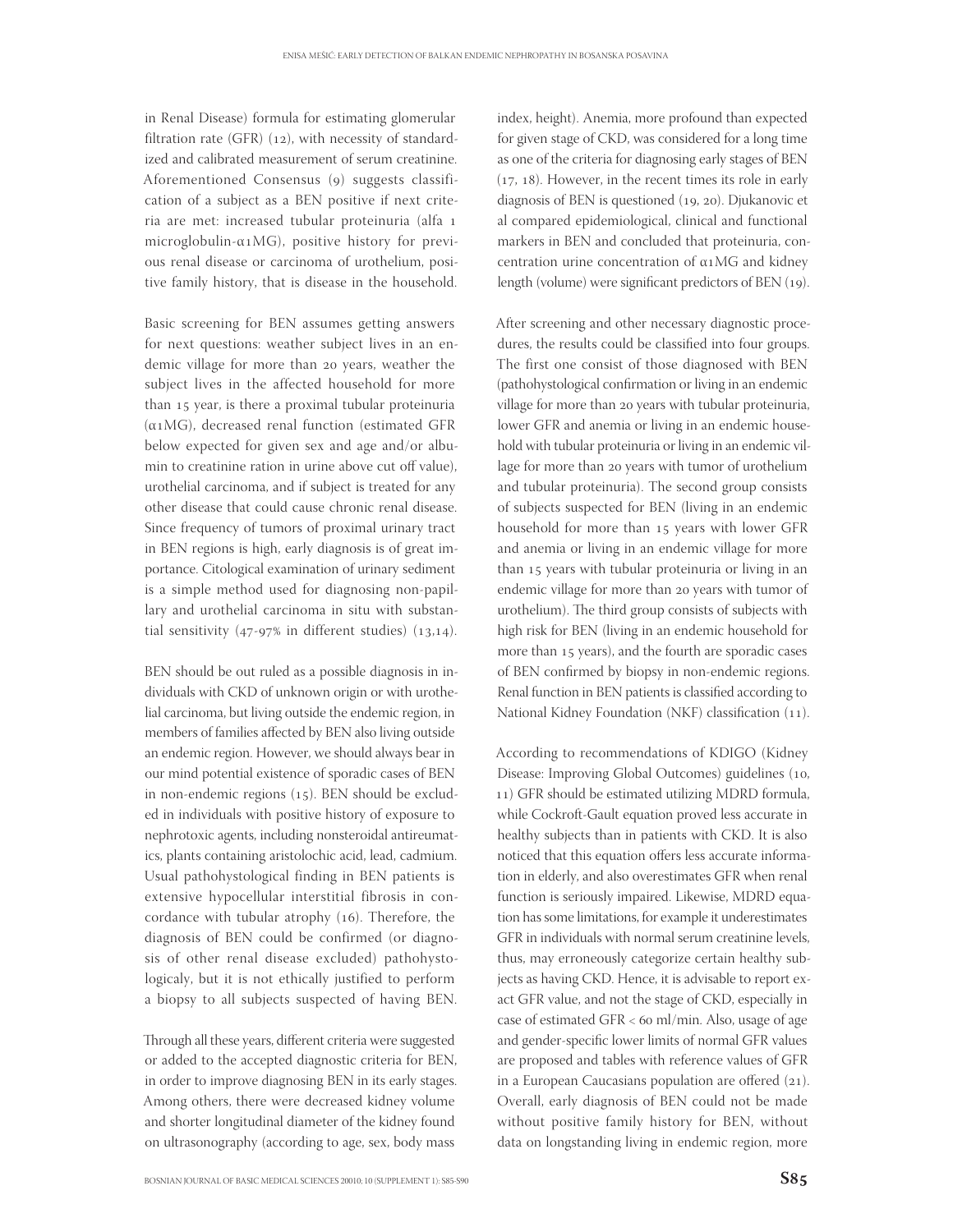accurately household, and without proof of tubular proteinuria. Differential diagnosis are any other chronic tubulointerstitial nephropathy, especially analgetic nephropathy, and those caused by aristolochic acid, chronic intoxication by metals (lead, lithium, cadmium, arsenic) or medications (cyclosporine, tacrolimus, analgetics, pamindronat, antibiotics).

#### Biomarkers

Way back, a famous epidemiologist from Bosnia and Herzegovina, professor Gaon, in 1976, wrote that BEN, just like other diseases, results from action of multiple causes related to an unknown agent, environmental factors and host- Gordon's triad (22). One of the suggestions for reducing incidence of BEN was organized perlustration (screening) for albuminuria in endemic region.

In endemic village, Pisari (five kilometers from Bosanski Šamac, located on the right riverbank of Bosnia River) screening of inhabitants was conveyed as a part of Action Republic Program  $(23)$ . Total number of  $328$  inhabitants was screened, 139 male and 189 female, and pathological urine was found in  $12.8 %$  of cases (42 examinees). Protein electrophoresis confirmed a tubular proteinuria in  $26$  examinees (61.9 %) with pathological urine  $(24, 25)$ . Republic Action Program predicted screening of around 300000 inhabitants in six northern Bosnian municipalities (Bijeljina, Brčko, Bosanski Šamac, Orašje, Modriča and Odžak) through screening for proteinuria (sulfosalicilic acid and strips) in all examinees in the first phase. In the first year of conducting this plan, 98583 inhabitants were examined, out of which 4.66 % were positive for proteinuria (23). Authors believed that the actual number of inhabitants with proteinuria was substantially higher, but were not able to prove that on the field with current methods of detection. In 20 endemic settlements (Lazarevac municipality) in Serbia, 23645 inhabitants were examined in the same time, and proteinuria was confirmed in  $3395$  (14.36%) of them (26).

KDIGO guidelines  $(12)$  suggest usage of any spot urine specimen (first morning urine specimen is preferred, but not mandatory), and presentation of results in a form of albumin to creatinine ratio in urine (ACR). However, many nephrologists share opinion that it is sufficient to determine albuminuria only  $(27, 12)$ 28). It is of significance for Bosnia and Herzegovina for purpose of a field work and screening of population. There are a scarce number of studies that examined kidney function in detail in early phase of BEN. Mainly, it was proved that primary lesion in BEN affects proxi-

mal tubule  $(18)$ . In one of the studies completed in  $1987$ the functional tests were conducted with purpose of estimation of renal function in a small group of examinees with positive family history for BEN, and it led to the conclusion that they had preserved global and partial renal function with compensatory adaptation of functioning nephrons (exaggerated natriuresis, excretion fraction of sodium on the upper limit of normal values, high maximal urine osmolality) (29). Radonic in 1992 also describes changes in urine concentration ability, occurring some time before decease in renal blood flow and GFR  $(30)$ . The observation that increased renal loss of salt, increased excretion of uric acid, damaged urine acidification, glicosuria and aminoaciduria also exist, all suggest the lesion of proximal tubules  $(17, 18)$ .

Other potential urinary markers for BEN were also tested, such as neopterin  $(31)$  and glycosaminoglycanes  $(32)$ , but still did not prove as sensitive, specific and useful tests for detection of early stages of BEN. In Bosnia and Herzegovina kidney function of BEN patients in early stages of disease was examined in late gotees of twentieth century. There were 59 patients with pathohystologically confirmed diagnosis. Authors concluded that average kidney volume was bellow referent borderline values in all patients, even in the group  $(11$  patients) with average GFR of  $120.65$  ml/min  $(33)$ .

Regardless of all former efforts, we still do not have sufficiently good, accurate and simple test that would be appropriate urinary marker for diagnosing of BEN. Ideal test, except the fact that it should be sensitive and specific enough, must be cheap, easily applied for mass screening of population and routine clinical exam. It is proved that tubular proteinuria is one of the early signs of BEN. There are a few protein markers of low molecular weight suggesting tubular damage. In accordance with our former studies  $(34)$ , recent studies of cadmium nephropathy in Japan  $(35)$  and in BEN  $(36, 19)$ , it seems that  $\alpha$ 1 MG is the best marker of tubular damage in BEN.

One of the main characteristics of BEN is a proximal tubular dysfunction. Beta 2 microglobulin (β2MG) was considered a sensitive marker of tubular lesion for a while, and it was used in screening for BEN  $(37, 38)$ . However, since it did not proved as reliable marker (including instability in low pH an in room temperature), nephrologists were seeking for better and more reliable marker and finally turned to  $\alpha$ 1MG. It is believed that single determination of  $\alpha$ 1MG is acceptable for screening purposes, if urine has certain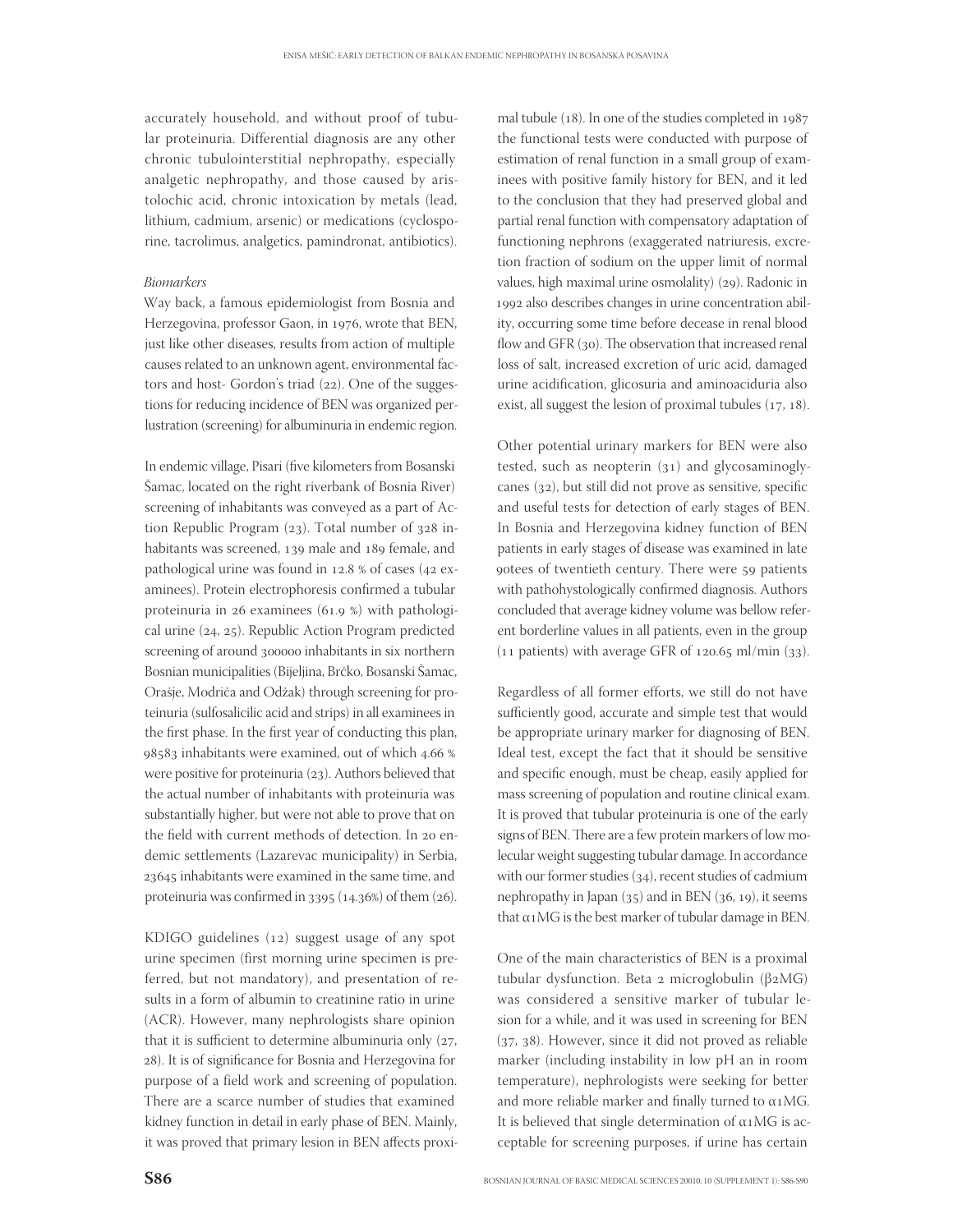density (specific gravity between  $1010$  and  $1030$ ) ( $35$ ). In general, the cut off value of  $17 \text{ m}f/24$  h for  $\alpha$ 1MG  $(39)$ , or 5 mg/l  $(40)$  is suggested. For purpose of BEN screening, suggested cut off value is 15 mg/g of creatinine  $(41)$ , and  $14 \text{ mg/g}$  of urine creatinine. The aim of one study was the estimation of urinary  $\alpha$ 1MG and albumine ratio, and it was concluded that the cut off value was 0.9, with higher values speaking in favor of predominantly tubular proteinuria  $(41)$ . It is noticed that increased systolic blood pressure can influence urinary excretion of  $α₁MG$  (42), which in turn requires considering not only sex and age, but also blood pressure, for clinical estimation of renal dysfunction.

Suggested sex-specific cut off values for albumin/ creatinine ratio in urine were  $17$  and higher  $\eta g/mg$ for men and  $25$  and higher  $\frac{mg}{mg}$  for women (43). For albuminuria, suggested values are higher than  $mg/24$  h, which is higher than 10 mg/l in mass screening (28). In one study in Bosnia, median of the values for albuminuria in BEN patients was  $11.6$  mg/l  $(44)$ . If the values were higher than suggested, proteinuria in  $24$  h (timely urine specimen) is advisable.

## Screening for chronic kidney disease in Bosanska Posavina  $in$   $2009$  (EDCKD-BH)

Prevalence of BEN was stable through the past decades, however, in the last ten years in literature, as well as in the oral presentations on nephrological meetings, we can encounter an opinion that the incidence and prevalence of BEN are in slow decline, while other authors believe that the incidence remains the same  $(45, 46)$ . Radovanović in 1991 expresses his opinion that it is yet obvious that the development of BEN is slower, lasts longer and that manifestations of the disease moves toward older age groups, meaning less intensive contact with supposed toxic agent, cause of the disease, thus rendering future decline in its incidence and prevalence. However, bearing in our mind all the present knowledge on BEN, it seems that the disease has had an endemicepidemic character in the past, and therefore we can count on potential new epidemic wave in the future  $(47)$ .

According to Renal Register  $(48)$  there are around 15 % of BEN patients on chronic dialysis program in Bosnia and Herzegovina. However, Bosnia and Herzegovina does not have official data on the number of BEN patients that are still not in terminal stage of renal insufficiency, and the number of individuals in risk is also hard to estimate, firstly because of lack of adequate demographic data, and secondly because

of the lack of screening or systematic examinations of the population living in the affected region since 1991.

Those were the reasons why the Society for Nephrology, Dialysis and Transplantation of Bosnia and Herzegovina (UNDTB&H) justified and commenced a screening program for hypertension, diabetes and BEN. At the end of 2009, UNDTBiH applied with project under the title "Program of early detection of chronic kidney disease in high-risk population of Bosnia and Herzegovina (EDCKD-BH)" for Non-communicable Chronic Disease Prevention Programs in Developing Countries, ISN Research Committee, that was accepted, and its successful realization will be of great help in solving numerous dilemmas regarding BEN in Bosnia and Herzegovina. Members of UNDTB&H have already started realization of aforementioned Program, already in two villages of Bosanska Posavina, one known endemic village Domaljevac and second non-endemic village Svilaj, both located near Sava River, separated by kilometers from each other, in close proximity of Odžak town. Between those two villages there were no geophysical differences in field characteristics found.

Endemic village Domaljevac is a big village, with estimated number of inhabitants is around 4000, while non-endemic village Svilaj has around 1000 inhabitants. Inhabitants got a general call for health checkup that included taking history, physical exam, urine dipstick test (Combur-Test Urine test strips, Cobas, Roche) and urine test for microalbuminuria in those with negative proteinuria (Micral-Test, ACCU-CHEK, Roche). Screening was done by the nephrologists from a clinical institution, medical students, local physicians and nurses. The checkup was done in endemic Domaljevac, with massive response counting 387 inhabitants (around 10 % of total village population), between 9 an 91 years old, while in non-endemic Svilaj it was 217 inhabitants (around 20 % of total village population), between 13 an 90 year old. In both those villages, over 60% of examinees were women (Domaljevac around  $65%$  and Svilaj around  $62%$ ). During examination of Domaljevac inhabitants,  $(38.5 %)$  of them claimed that they are coming from families with positive history for BEN. In Svilaj, nonendemic village, there were also some examinees with family burden for BEN ( $20$  or  $9,2$  %). Those were mainly women that have moved from their native villages into Svilaj after getting married. Those examinees were excluded from further statistical analysis. In endemic village Domaljevac, total of 187 exam-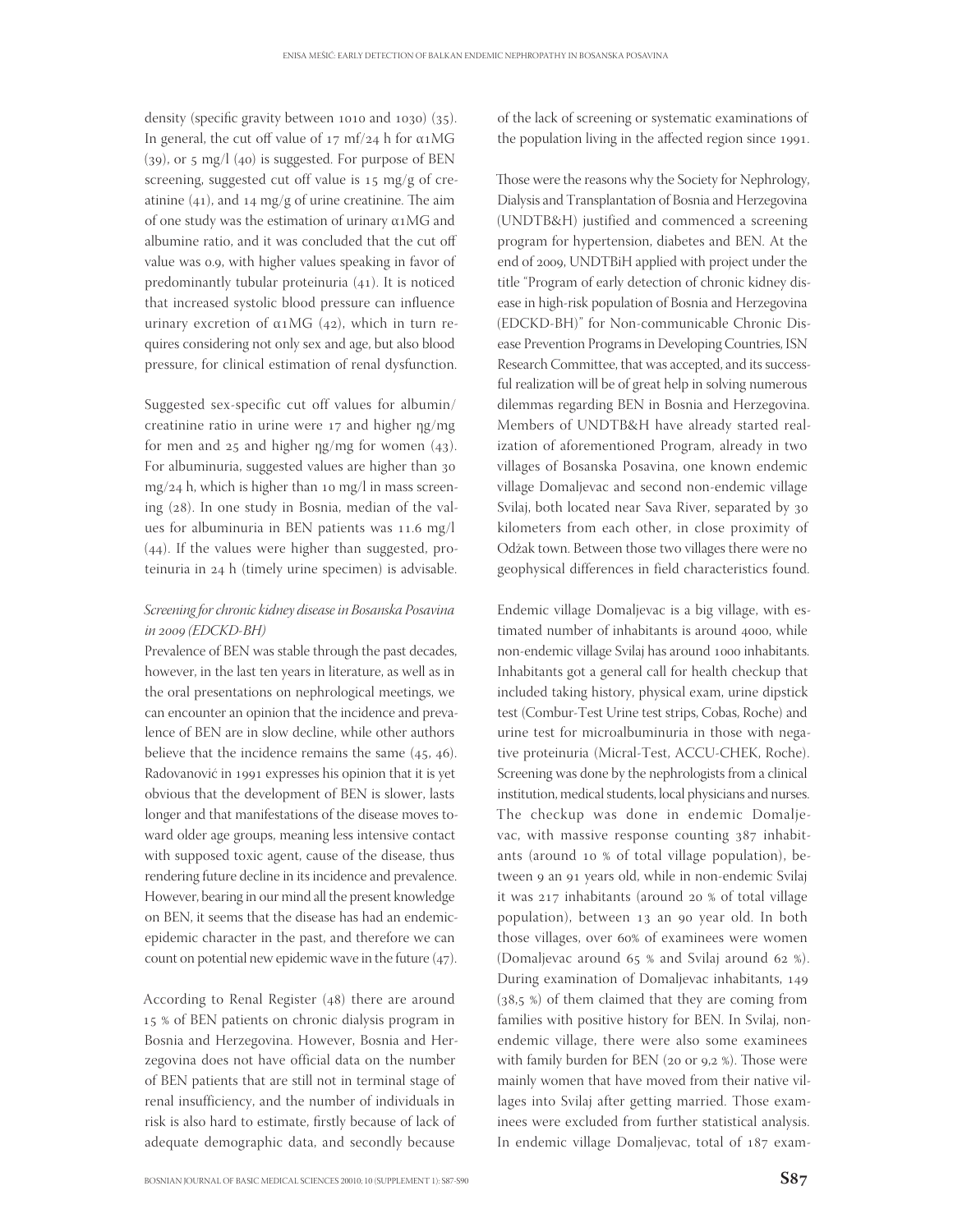inees had proteinuria or microalbuminuria (43.32  $\%$ ) in contrast to 71 (36,04 %) examinees from nonendemic village Svilaj. Out of 149 examinees from Domaljevac, with family burden for BEN, 43 of them had proteinuria  $(28, 86, %)$ , and out of those 106 negative for proteinuria,  $42$  had microalbuminuria  $(28.19)$ % of 149 examinees), that is total of  $85$  ( $57.05$  %) examinees with proteinuria and microalbuminuria. Out of 229 inhabitants of Domaljevac without family burden for BEN,  $47$  (20,52 %) had proteinuria, while out of 182 without proteinuria, 55 were positive form microalbuminuria  $(24,02\%$  out of 229 examinees). Totally,  $102$  inhabitants  $(44.54 %)$ had positive proteinuria and microalbuminuria. In non-endemic Svilaj there were 26 inhabitants with positive proteinuria out of  $197$  examined  $(13.2 %)$ , and out of 171 examinees negative for proteinuria, 45 had positive microalbuminuria  $(22, 84, 8)$  out of 197 examined). There was total number of  $71$  inhabitants with positive proteinuria or micoralbuminuria in Svilaj (36,04 %). The number of examinees with proteinuria and microalbuminuria in endemic Domaljevac was statistically significantly higher in the group with family burden compared to the group without family burden (85 out of 149 and 102 out of 229, Fisher's exact test  $p=0,02$  in contrast to examinees form non-endemic Svilaj (85 out of 149 and  $71$  out of 197, Fisher's exact test p=0,0001). But the number of inhabitants with proteinuria and micoralbuminuria did not significantly differ when group from endemic Domaljevac without family burden and group form non-endemic Svilaj were compared ( out of  $229$  and  $71$  out of 197, Fisher's exact test, p=1,00). When we compare only inhabitants with positive microalbuminuria, there is no statistically significant difference between any of the groups. In three-years study of professor Gaon et al  $(49)$  in early gotees of twentieth century, the prevalence rate of albumin positive subjects in endemic village Gornja Crkvina near Bosanski Šamac was 14.5 % for men and 13.6 % form women, while in non-endemic village Lugovi the number of albumin positive subjects was very small ( $0.024$  % out of  $246$  examined). In other earlier study, Tulumović et al found frequency of proteinuria to be 39 % in endemic village Pisari, which was tubular proteinuria of  $24\%$  ( $25$ ). Through our screening program, we have found frequency of microalbuminuria to be  $25.7$  % in endemic village Domaljevac and  $22.8$  % in non-endemic village Svilaj. We should stress the fact that in our study the target population was extracted from the general population with purpose of screening for risk of CKD in general, not for BEN exclusively.

In both mentioned villages, a substantial number of hypertensive subjects was registered and around (endemic Domaljevac) and 9% (non-endemic Svilaj) diabetics. Hypertension (over 140/80 mmHg) was registered in 59% of inhabitants of endemic Domaljevac and 33,5% of inhabitants of non-endemic Svilaj. The greatest frequency of hypertension was registered in a group consisting of inhabitants of endemic Domaljevac with family burden for BEN  $(74.5%)$ . Mentioned percentages could not be considered indicative for number of hypertensive patients estimate in examined population, neither as part of BEN, nor as part of other chronic noncommunicable diseases. That is because, in our opinion, responders for screening were primarily subjects already treated for hypertension, heart disease, diabetes or those aware of their higher risk for those conditions, as well as for BEN. Nevertheless, other investigators have registered higher frequency of hypertension in endemic regions, even though hypertension was never considered patognomonic form BEN, even in overt renal insufficiency. Likewise, in recent studies it was proved that prevalence of hypertension in endemic villages resembled that in non-endemic ones  $(52 % and 49 % respectively)$   $(50, 51)$ . Arsenović et al have registered hypertension in 43 % of endemic family's members and in 35 % of members of non-endemic families (50). Authors explained their findings by advanced age and high prevalence of obesity among examinees. Bulgarian study also showed higher frequency of hypertension in offspring of BEN patients  $(52)$ . All examinees with positive proteinuria or microalbuminuria, other pathological urine finding or hypertension were potential candidates for second phase of study, that is for more detailed examination of kidney function in purpose of revelation of causative factor for proteinuria/microalbuminuria or hypertension. Diabetics were referred for additional treatment in family medicine service. Since mentioned results of conveyed screening are just a start of the "Program of detection of chronic kidney diseases in Bosnia and Herzegovina", we should not pull any conclusions on number of BEN patients or other CKD in region of Bosanska Posavina without further screening and mass population investigations. Meanwhile, conclusion remains that there is a very high percentage of hypertensive subjects and subjects with proteinuria/ microalbuminuria registered in the examined population of Bosanska Posavina, which is the facts that concerns and confers a need for prompt and efficient further measures for realization of "Program for detection of chronic kidney diseases in Bosnia and Herzegovina".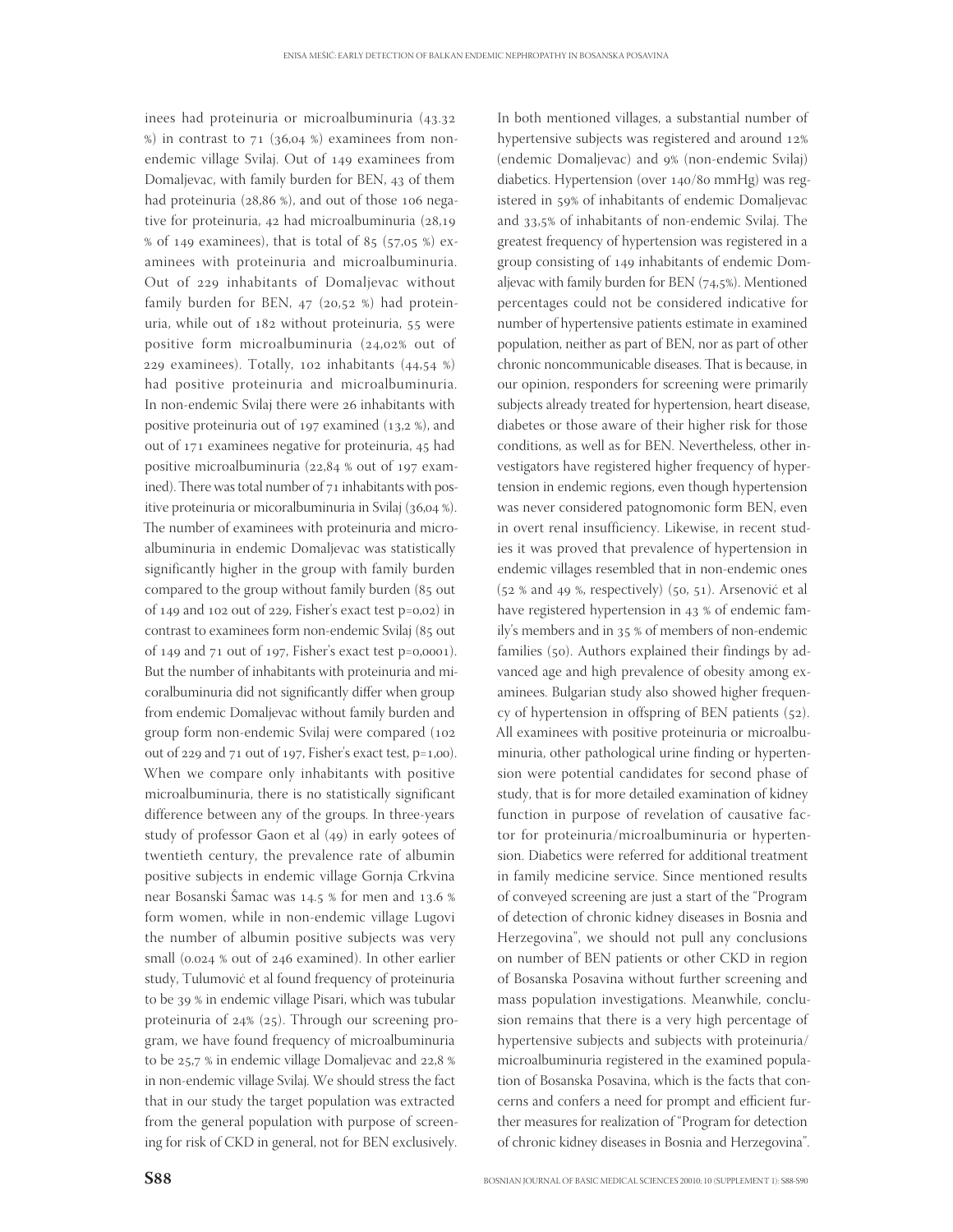# **REFERENCES**

- () Bamias G., Boletis J. Balkan Nephropathy: Evolution of Our Knowledge. AJKD 2008; 52:606-616
- (2) Grollman A.P., Jelaković B. Role of environmental toxins in endemic (Balkan) nephropathy. JASN 2007; 18: 2817-2823.
- () Grollman A.P., Shibutani S., Moriya M., Miller F., Wu L., Moll U. et al. Aristolochic acid and the etiology of endemic (Balkan) nephropathy. PNAS 2007; 104: 12129-12134.
- () Josić D. Endemska nefropatija u području Brodsko-posavske županije. Hrvatski časopis za javno zdravstvo 2006; 2: broj 7; accesed online at http://www.hcjz.hr/clanak.php?id=
- (5) Silva F.G. Chemical-induced nephropathy: A review of the renal tubulointerstitial lesions in humans. Toxicol. Pathol. 2004; 32 (Suppl 2): 71-84.
- () Trnačević S., Halilbašic A., Imamović G., Mešić E. Balkan endemic nephropathy in Bosnia and Herzegovina. Facta Universitatis series Medicine and Biology 2002; 9: 31-33.
- () Mešić E., Resić H,. Halilbašić A., Komljenović I., Vasilj M., Vucicevic .L, Trnačević S. Renal replacement therapy in Bosnia and Herzegovina: report of the Society of nephrology, dialysis and transplantation of Bosnia and Herzegovina. Nephrol. Dial. Transplant. 2003; 18: 661-663.
- (8) Danilović V. Diagnosis of endemic nephropathy. Radovi XLVIII ANU BiH 1973; 17: 53-64.
- () Anonymous. Consensus Statement. International Workshop on Screening, Diagnosis, Classification and Treatment of Endemic (Balkan) Nephropathy. Island of Brač, Croatia, April 2008.
- (10) Anonymous. National Kidney Foundation: KDOQI Clinical Practice Guidelines for Chronic Kidney Disease: Evaluation, Classification and Stratification. AJKD 2002; 39 (Suppl 1): S1-S266
- () Levey A., Eckardt K.U., Tsukamoto Y., Levin A., Coresh J., Rosert J., De Zeeuw D., Hostetter T., Lamiere N., Eknoyan G. Definition and classification of chronic kidney disease: A position statement from Kidney Disease: Improving Global Outcomes (KDIGO). Kidney Int. 2005; 67: 2089-2100.
- () Levey S., Atkins R., Coresh J., Cohen E.P., Collins A.J., Eckardt U.K., et al. Chronic kidney disease as a global public health problem: Approaches and initiatives – a position statement from Kidney Disease Improving Global Outcomes. Kidney Int. 2007; 72: 247-259.
- (13) Rathert P.. Urinary cytology in cases of bladder cancer: a critical evaluation. Urologe A 2003; 42: 908-911
- (14) Brown F.M. Urine cytology. It is still the gold standard for screening? Urol. Clin. North. Am. 2000; 27: 25-37
- () Nikolic J. Epidemijska nefropatija i tumori gornjeg urotela. Sporadična endemska nefropatija. Izdavacko preduzece Beograd A.D. 2006; 171-181.
- () Ferluga D., Hvala A., Vizjak A., Trnačević S., Halilbašić A. Renal function, protein excretion and pathology of Balkan endemic nephropathy. III Light and electron microscopic studies. Kidney Int. 1991; 40 (Suppl 34): S57-S67.
- (17) Stefanović V. Balkan endemic nephropathy: a need for novel aetiological approaches. QJ Med 1998; 91: 457-463.
- () Stefanović V., Jelaković B., Cukuranović R, Bukvić D., Nikolić J., Lukić Lj., Gluhovschi G., Toncheva D., Polenaković M., Cosyns J.P. Diagnostic Criteria for Balkan endemic nephropathy: Proposal by an international panel. Ren. Fail. 2007; 867-880.
- () Djukanović L., Marinković J., Maric I., Lezaić V., Dajak M., Petronic D., Matic M., Bukvic D. Contribution to the definition of diagnostic criteria for Balkan endemic nephropathy. Nephrol. Dial. Transplant. 2008; 23: 3932-3938
- (20) Mesić E. Renal anemia in the dialysis patients with Balkan nephropathy. Recent advances in Balkan endemic nephropathy research, Beograd 2007, p 26.
- () Wetzels J., Kiemeney L., Swinkels D., Willems H., den Heijer M. Age and gender specific reference values of estimated GFR in Caucasians: The Nijmegen Biomedical Study. Kidney Int. 2007; 72: 632-637.
- (22) Gaon J., Pokrajčić B., Durić E. Uticaj nekih faktora spoljne sredine na odrzavanje endemske nefropatije i prijedlog za primjenu nekih preventivnih mjera. Acta Med. Salin. 1976; 5 (2): 109-118.
- (23) Fajgelj A., Filipović A., Popović N. Akcioni republicki program rjesavanja problema endemske nefropatije u SR BiH (Rezultati poslije prve godine njegove primjene). Acta Med. Salin. ;  $(2): 57-65.$
- () Halilbašić A., Martinović K., Pavlićević A., Mehikić S., Nakićević M., Pašić R., Selesković H., Pašić I. Neki poremecaji biohemizma krvi kao moguci indikatori lezije bubrega kod stanovnika sela Pisari. Acta Med. Salin. 1976; 5 (2): 163-167.
- () Tulumović T., Mijatov S., Andjelić M., Smajić A., Pavlićević A., Mehikić S., Malešević M., Poljaković Dz., Sušić H., Pašić I. Korelacija radiorenograma, urina i elektroforeze urina kod ispitanika sela Pisari. Acta Med. Salin. 1976; 5 (2): 169-172.
- (26) Danilović V., Naumović T., Velimirović D. Dijagnoza i lečenje endemske nefropatije. Acta Med. Salin. 1976; 5 (2): 127-133.
- (27) Jafar T., Chaturvedi N., Hatcher J., Levey A. Use of albumin creatinine ratio and urine albumin concentration as a screening test for albuminuria in an Indo-Asian population. Nephrol. Dial. Transplant. 2007; 22: 2194-2200;
- (28) Gansenvoort R., Heerspink L., Witte E. Methodology of screening for albuminuria. Nephrol. Dial. Transplant. 2007; 22: 2109-2111.